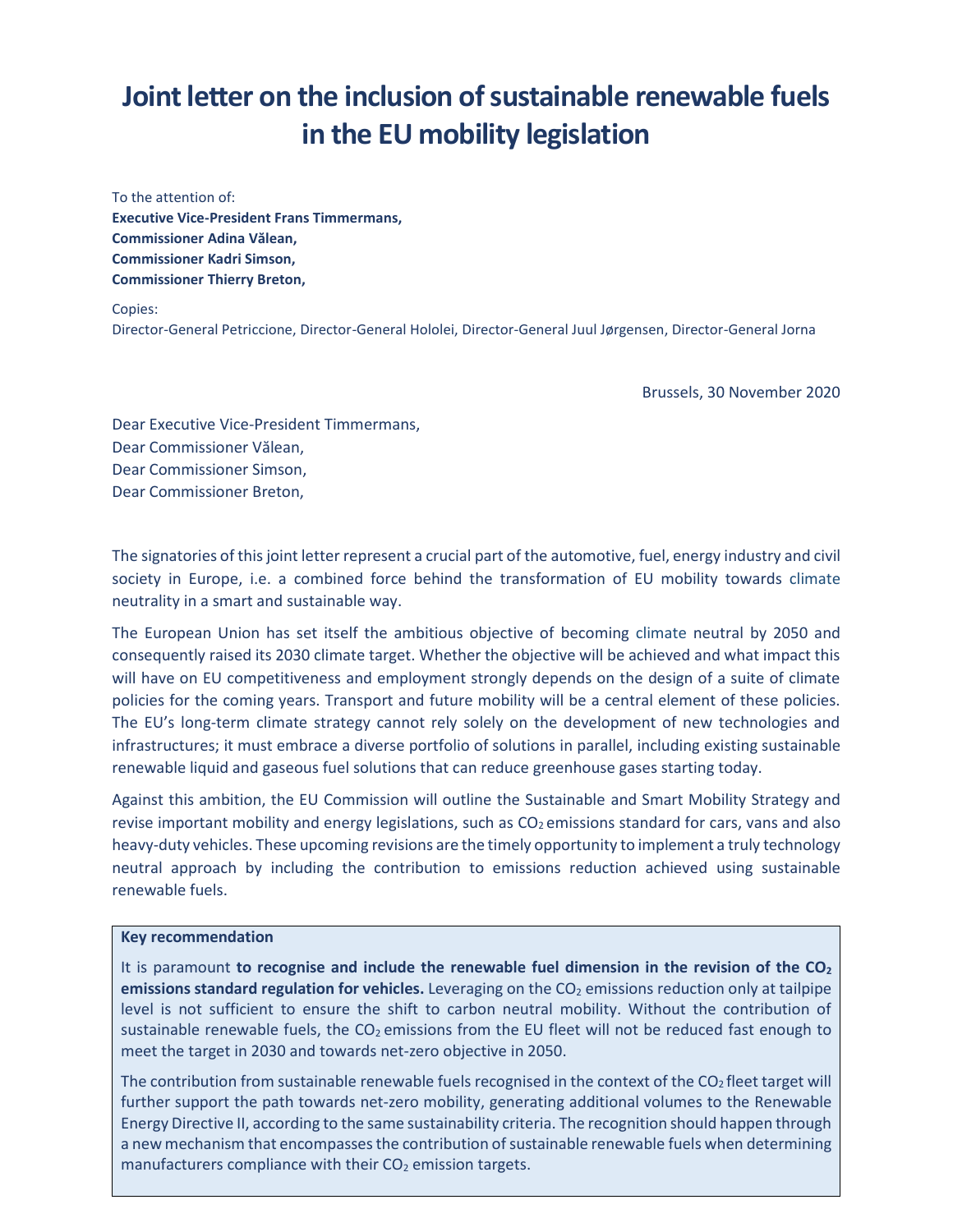This recommendation aligns with the following principles, crucial to achieve a carbon neutral road transport sector in Europe:

**- Technology and fuel diversity towards 2050** - With increased climate targets there is added urgency for transport to accelerate its path towards net-zero emissions. To facilitate this acceleration, a broad portfolio of solutions is necessary to support the full spectrum of geographic, economic and vocational market demands. Considering the lack of a "one-size-fits-all solution", it is imperative that all low carbon options, including alternative and renewable fuels, play a role in the energy transition not only on the existing fleet but also for new vehicles to curb the GHG emissions from the road transport sector across all the EU countries.

**- Coupling the efforts for the expansion of the sustainable renewable fuels market with further improvement of vehicle efficiency** - Despite gains in fuel efficiency, increased demand for personal mobility and freight transport have led to increased CO<sub>2</sub> emissions from road transport. It is necessary to leverage all available solutions to reverse this trend and accelerate the decarbonisation of the sector. Accelerating the production of sustainable renewable fuels, accompanied by continued development of a range of new vehicles optimised for these fuels, can have a climate-positive impact today via the existing and future vehicle fleet for both passenger cars and heavy-duty vehicles.

**- Enabling a competitive, sustainable market till 2050** - Many publications1,2 have shown that relying on full electrification alone will not result in climate neutrality in 2050. Products and solutions need to be placed according to their mission profile, where they are more necessary and accommodating the market demand. Conventional fuels and engine technologies provide a stream of revenues for vehicle manufacturers that can continuously be invested into alternative powertrains and solutions, according to the mission segment. As global players, vehicle manufacturers will maintain a central role in delivering innovative products, also in other parts of the world.

**- Integrating a growing rate of renewables in the market to practice the circular economy while seizing industrial opportunities** – Sustainable renewable fuels technologies offer sectorial integration with the waste management and the agricultural sectors. This enables a clever approach to treat waste materials, which would have otherwise been disposed with the consequent emissions, while producing sustainable energy and, at the same time, high quality by-products like bio-fertiliser. This is a landmark example of circular economy targeting emissions in agriculture and waste. At the same time, the production of sustainable renewable fuel technologies involves a long value-chain, from renewable energy systems to components, taking place mostly in Europe. Sustainable renewable fuels value chain can contribute to create many new jobs and to maintain industrial leadership, while strengthening the cooperation with third-countries on innovative energy projects to speed up the energy transition.

**- System affordability** - It is key to avert mobility poverty and to avoid a two-speed Europe while heading towards a carbon neutral mobility system. Being based on proven engine technologies and an already structured distribution network, sustainable renewable fuels are the most cost-efficient way to contribute to the decarbonisation process at the lowest possible cost to society. Besides the cost in relation to emission reductions, it is important to consider the impact on industrial competitiveness, innovation, affordability, and employment to ensure a fair transition for all European citizens.

Our industries are ready to contribute to a technology-open, ambitious but pragmatic regulatory framework to drive the decarbonisation of EU road transport.

<sup>1</sup> Determining the environmental impacts of conventional and alternatively fuelled vehicles through LCA, Ricardo

<sup>2</sup> COMMISSION STAFF WORKING DOCUMENT IMPACT ASSESSMENT Accompanying the document COMMUNICATION FROM THE COMMISSION TO THE EUROPEAN PARLIAMENT, THE COUNCIL, THE EUROPEAN ECONOMIC AND SOCIAL COMMITTEE AND THE COMMITTEE OF THE REGIONS *Stepping up Europe's 2030 climate ambition Investing in a climate-neutral future for the benefit of our people*. SWD/2020/176 final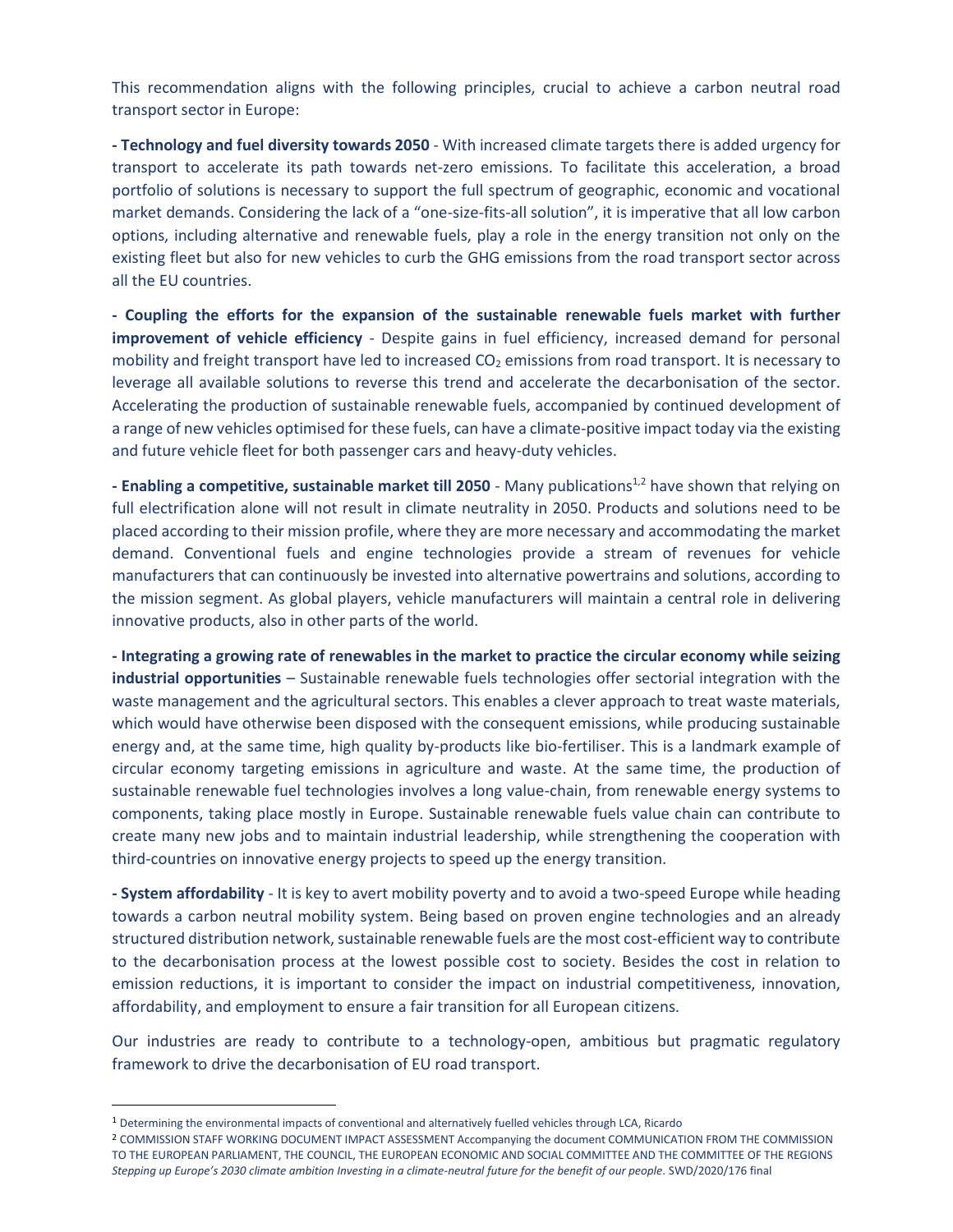# **List of Signatories**

## International and European Associations